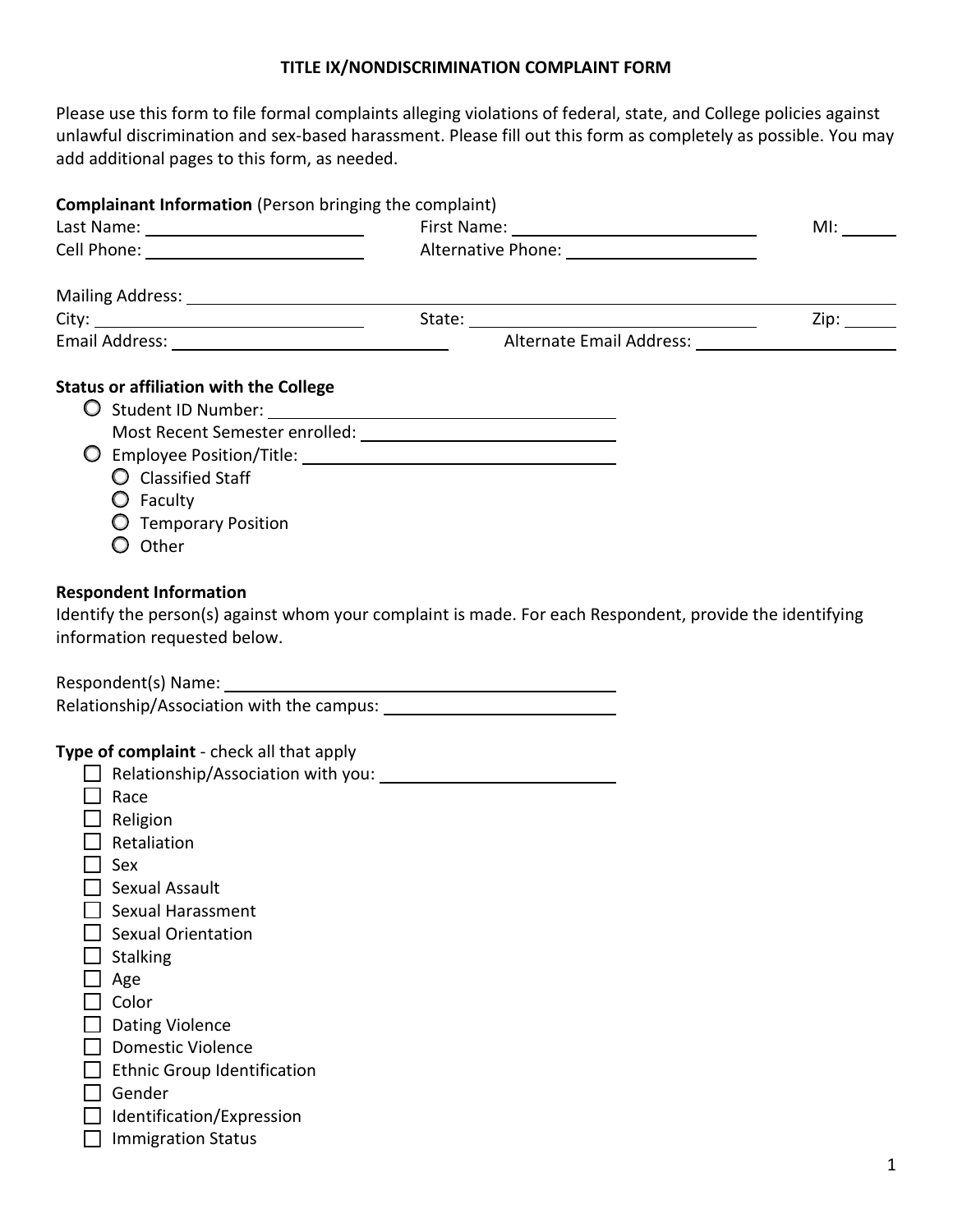$\Box$  Marital Status

- $\Box$  Medical Condition
- $\Box$  Mental Disability
- $\Box$  Military/Veteran Status
- $\Box$  National Origin/Ancestry
- $\Box$  Physical Disability
- $\Box$  Pregnancy
- $\Box$  Other

# **Incident Description**

With regard to your identifying the type of complaint (Section 4) describe each incident of the alleged complaint separately. For each incident provide the following information: (Attach additional pages to this form, if necessary.)

- Date(s) the incident occurred
- Full name of individual(s) about whom you are complaining
- Briefly describe the incident
- Where it happened (e.g., specific address or building location)
- Why you believe the conduct was motivated by the protected classification(s) you identified in Section above.

If applicable, why you believe you were **retaliated** against for asserting your right to be free from discrimination on any of the above grounds or for filing a complaint. (Attach additional pages to this form, if necessary.)

# **Consequences to You as Result of Incident**

Describe what happened to you as result of the incident, including any specific harm or adverse action taken against you. (Attach additional pages to this form, if necessary.)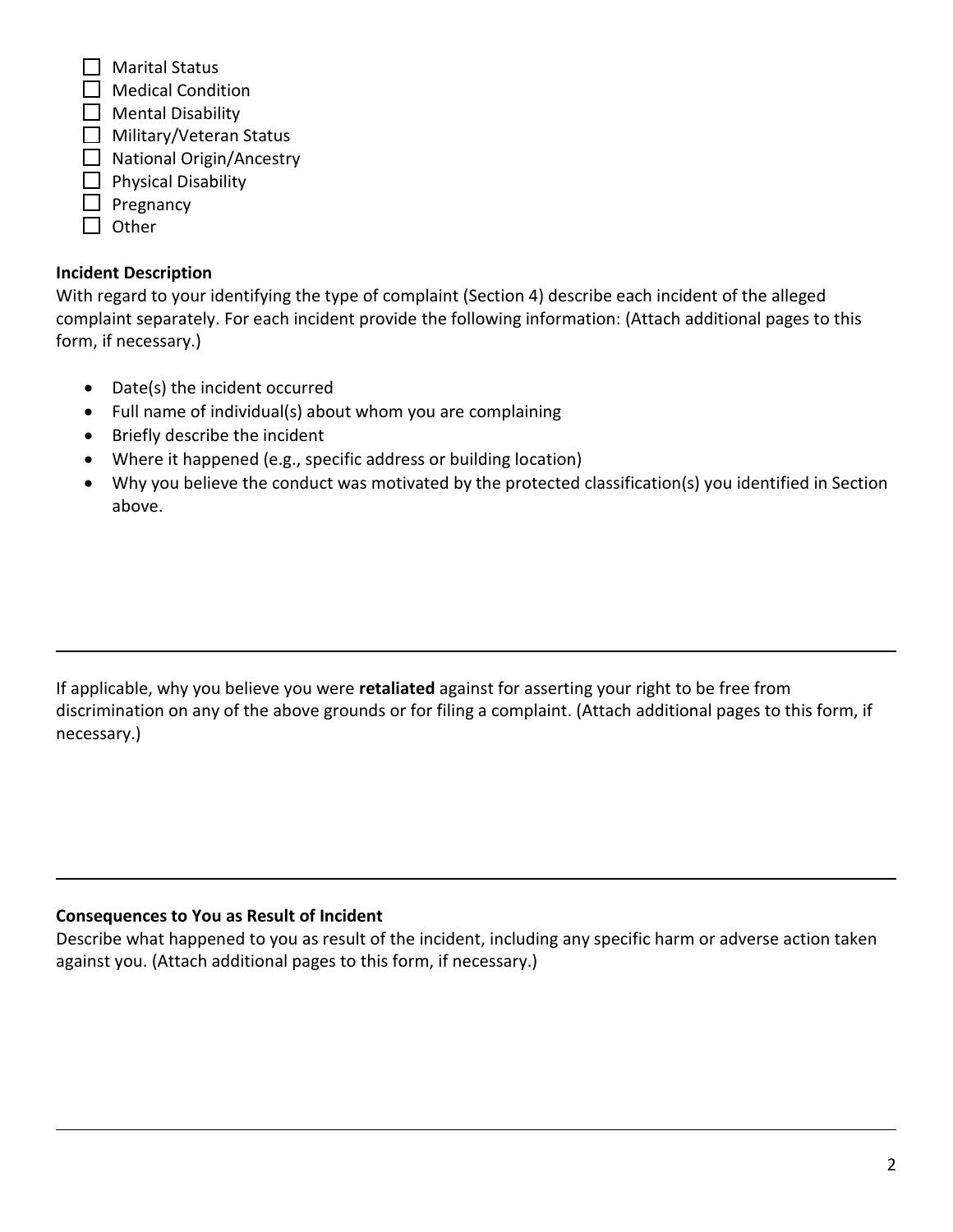## **Witness(es)**

Identify individuals who may have observed or witnessed the incident(s) that you described. (Attach additional pages to this form, if necessary.) First Name, Last Name, Contact Number(s), Position/Job Title, Email address

### **Supporting Evidence**

Do you have any documents, electronic communications, or physical evidence (such as letters, text messages, social media posts, emails, photographs, videos, blood tests or rape kits) that support your complaint? Please provide a description of this supporting evidence and include a copy.

### **Resolution**

What would be an acceptable way to resolve this matter? Be as specific as possible

## **Representative/Support Person/Advisor**

You may elect to have a representative/support person/Advisor at meeting(s) and/or during the investigation. Please note: under unlawful discrimination (Title 5) this role is limited to observing and consulting with you. For more information about the role of an Advisor under Title IX please read Administrative Regulation 3434 Prohibition of Sexual Harassment under Title IX.